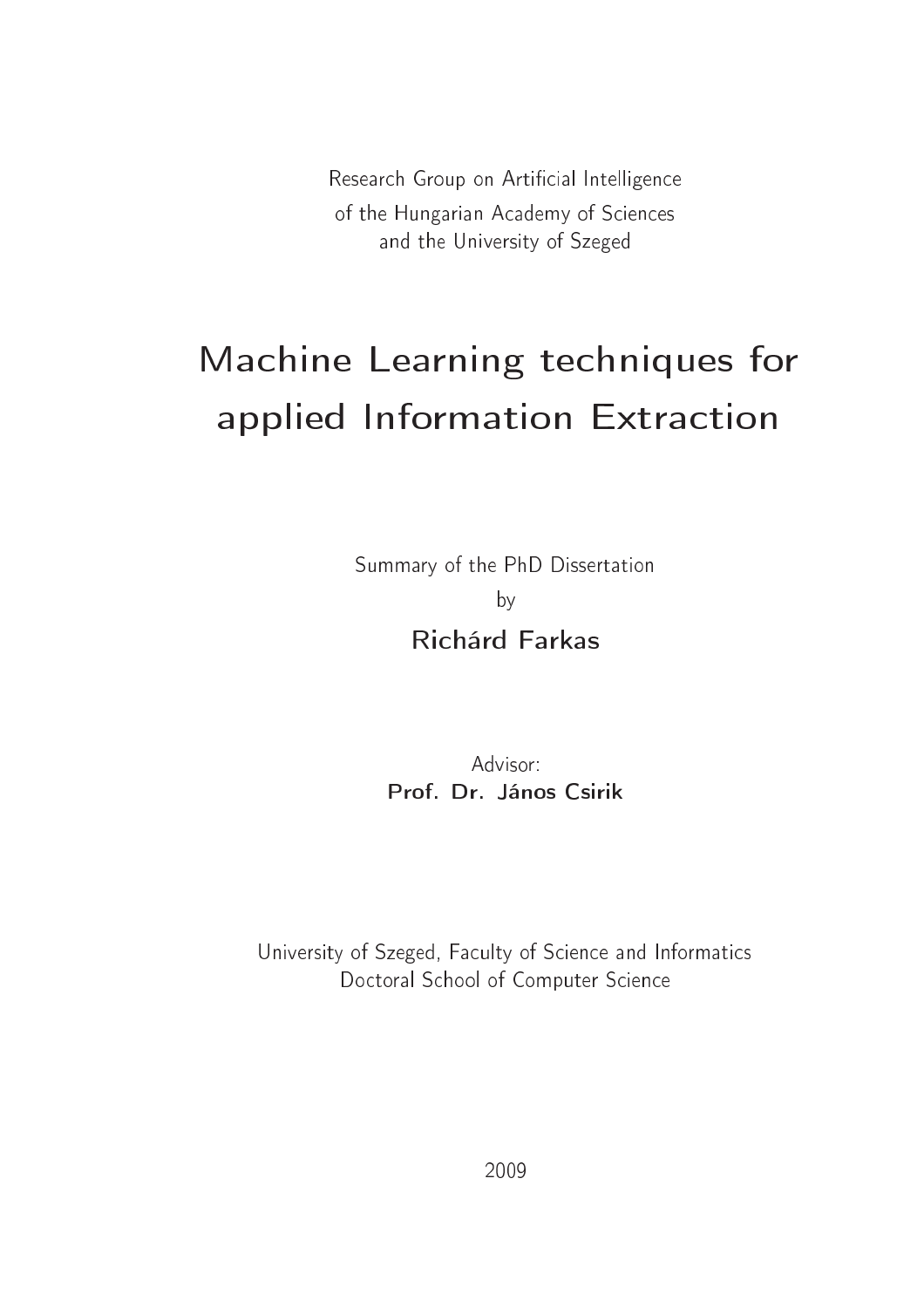## Introduction

The booklet summarizes the scientific results of the author's PhD dissertation entitled Machine Learning techniques for applied Information Extraction. The dissertation is concerned with two key topics in articial intelligence, namely Machine Learning and its application to Natural Language Processing tasks.

Due to the rapid growth of the Internet and the globalisation process, the amount of available information is growing at an incredible rate. The greater part of the new data sources is in textual form (e.g. every web page contains textual information) that is intended for human readers, written in a local natural language. This amount of information requires the involvement of the computer in the processing tasks. The automatic or semi-automatic processing of raw texts requires special techniques. Natural Language Processing (NLP) is the field which deals with the understanding and generation of natural languages (i.e. languages written by humans) by the computer.

Information Extraction (IE) is a subfield of NLP whose goal is to automatically extract structured information from unstructured, textual documents like Web pages, corporate memos, news articles, research reports, e-mails, blogs and so on. The output is structured information which is categorized and semantically well-defined data, usually in a form of a relational database. Example IE applications include the gathering of data about companies, corporate mergers from the Web or protein-protein interactions from biological publications. For example, from the sentence "*Eric Schmidt joined Google* as chairman and chief executive officer in 2001." we can extract the information tuple:

{COMPANY=Google, CEO=Eric Schmidt, CEO\_START\_DATE=2001 }

The first approaches for Information Extraction tasks were based on hand-crafted expert rules. The construction and maintenance of such a rule system is very expensive and requires a decision system specialist. Machine Learning techniques construct decision rules automatically based on a training examples - a manually annotated corpus in Information Extraction. The cost of the training set's construction is less than the cost of a hand-written rule set because the former one requires just domain knowledge i.e. labelling examples instead of decision system engineering. This thesis is concerned with the investigation of Machine Learning tools for Information Extraction tasks and their application in particular domains.

#### Aim of the thesis

The chief aim of the PhD thesis was to examine various Machine Learning methods and discuss their suitability in real-world Information Extraction tasks. Among the Machine Learning tools, several less frequently used ones and novel ideas will be experimentally investigated and discussed. The problems themselves cover a wide range of tasks from language-independent and multi-domain Named Entity Recognition (word sequence labelling) to Name Normalisation and Opinion Mining.

## Structure of the thesis

This booklet is organized similarly to the thesis itself. The booklet is divided into two major parts, the first one focusing on supervised learning for Information Extraction (thesis chapters 3-5) while the second deals with the exploitation potential of external knowledge in Information Extraction tasks (thesis chapters 6-8). At the end of the booklet we discuss the most important contributions of the author to the results and methods presented in the thesis, and we also list the author's contributions for the more important cited publications of the author.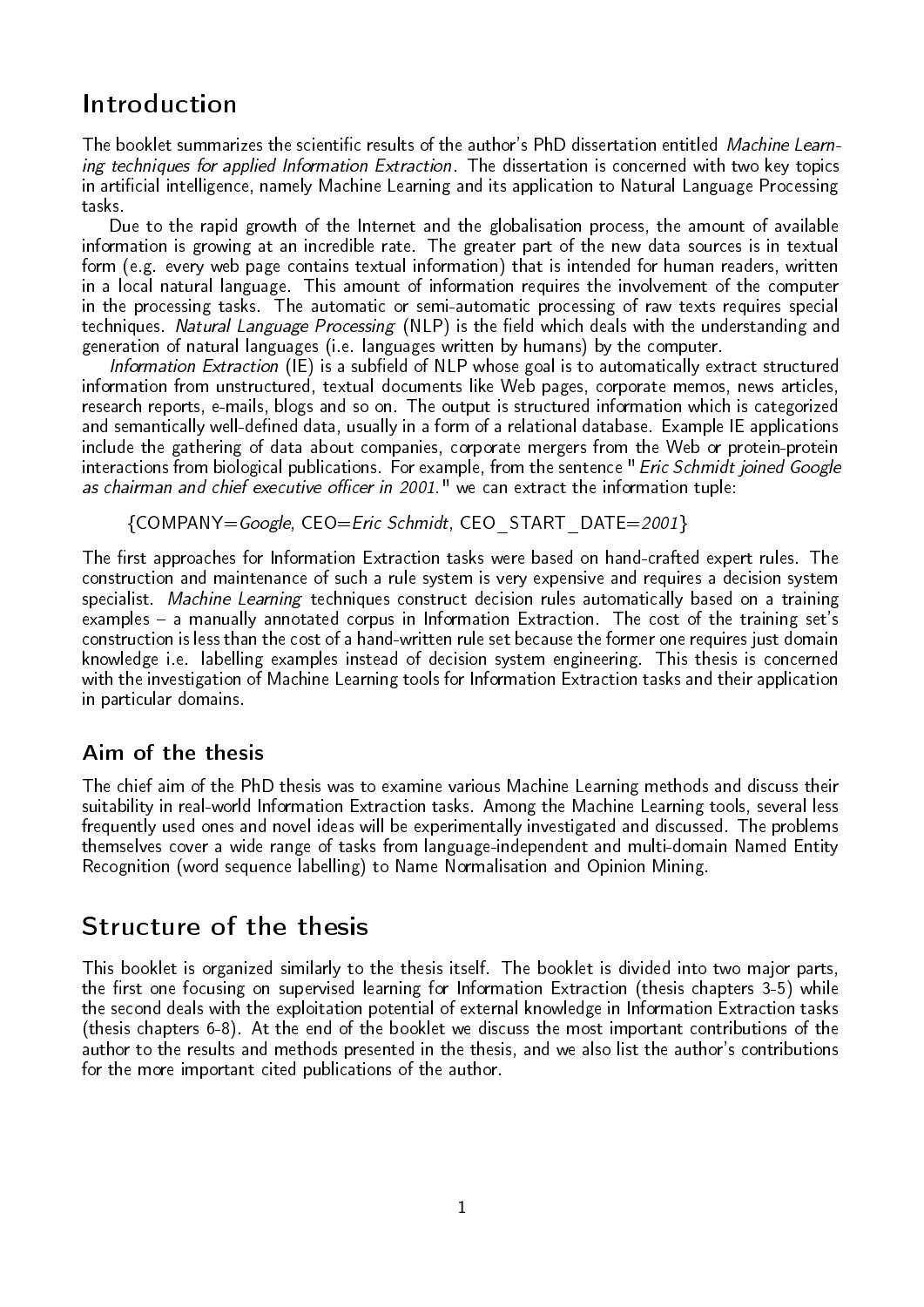# Part I - Supervised learning for Information Extraction tasks

The standard approaches for solving IE tasks work in a supervised setting where the aim is to build a Machine Learning model on training instances for forecasting on previously unseen instances.

## Supervised learning approaches

When attempting to solve classification problems effectively, it is worth applying various types of classification methods as the No Free Lunch Theorem  $[1]$  states that there is no single learning algorithm which in any given task always achieves the best results.

The two main approaches for Machine Learning-based IE are:

- Token-level models carries out classification where the aim is to assign the correct tag (label) for each token "independently" in a plain text. These models are capable of taking into account the relationships between consecutive words as well, collecting the relevant features into a window of appropriate size. This means that the dependence is incorporated in the feature set (e.g. it can contain a feature like *the previous token is listed in a gazetteer*). This type of modelling provides the opportunity of sampling from individual tokens. This is necessary for creating a balanced training data, which is sometimes beneficial to learning algorithms.
- Sequential models regard the whole sentence as an instance, i.e. their output for one prediction is a sequence of labels for the tokens of the sentence. They ignore the assumption about the independence of the elements of the sequence. To handle inter-token dependencies a more complex model is required, so sequential models have a worse training time complexity compared to token-level ones.

We describe comparative experiments on these approaches using several learning algorithms on the Named Entity Recognition [2; 3] and Metonymy Resolution [4] tasks.

A Named Entity (NE) is a phrase in the text which uniquely refers to an entity in the world. It includes proper nouns, dates, identification numbers, phone numbers, e-mail addresses and so on. As the identication of dates and other simpler categories are usually carried out by hand-written regular expressions we will focus on proper names like organisations, persons, locations, genes or proteins.

The identification and classification of proper nouns in plain text is of key importance in numerous natural language processing applications. It is the first step of an IE system as proper names generally carry important information about the text itself, and thus are targets for extraction. Moreover Named Entity Recognition (NER) can be a stand-alone application as well [5] and besides IE, Machine Translation also has to handle proper nouns and other sort of words in a different way due to the specific translation rules that apply to them.

In linguistics metonymy means using one term, or one specific sense of a term, to refer to another, related term or sense. The metonymic usage of NEs is frequent in natural language. For example in the following example Vietnam, the name of a location, refers to an event (the war) that happened there [6]:

Sex, drugs, and Vietnam have haunted Bill Clinton's campaign.

Metonymy Resolution attempts to make the automatic distinction among the metonymic senses of the NEs.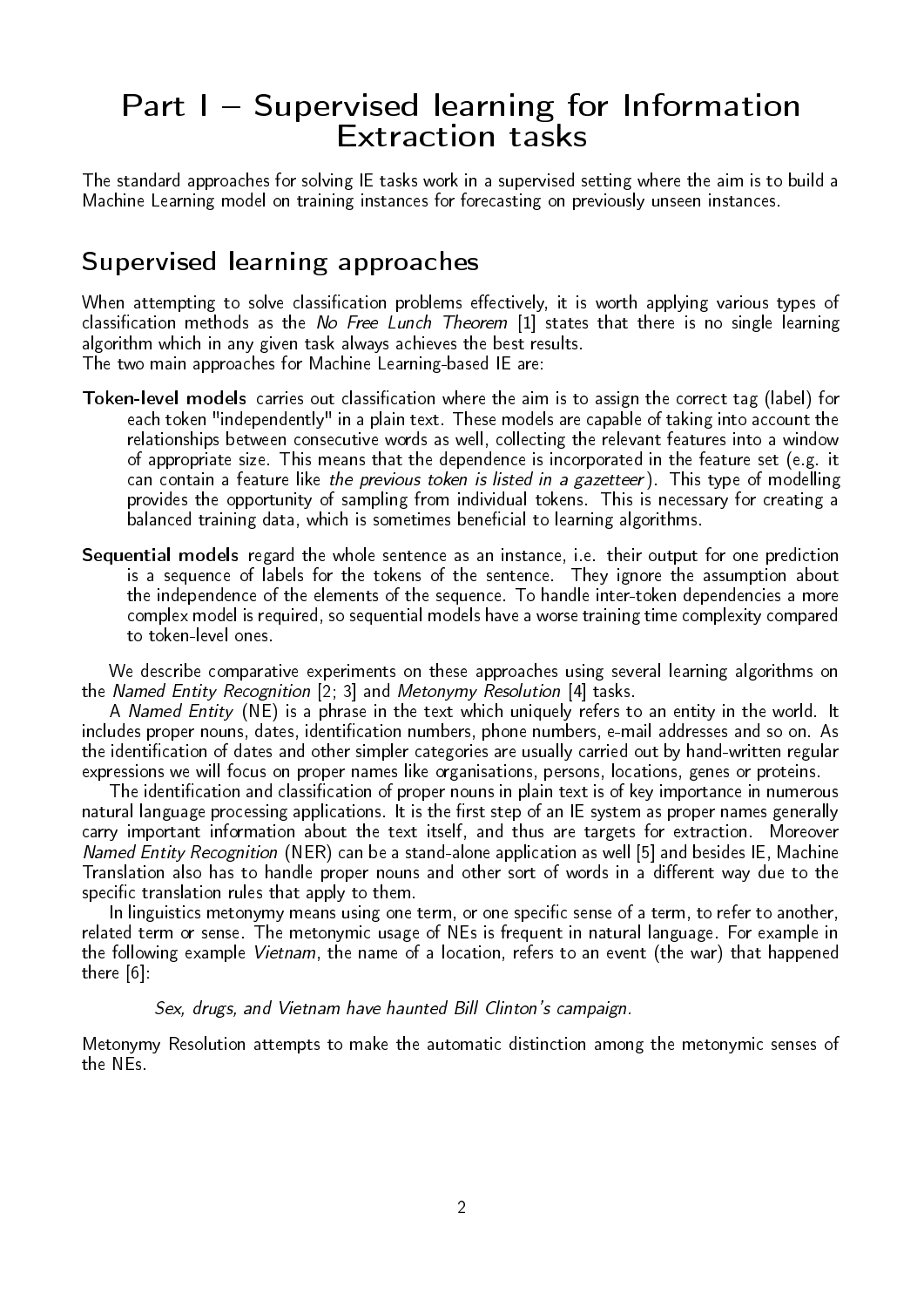## Meta-learning

Meta-learning is the combination of several learning models (which can be learnt by the same algorithm or by different ones). There are several well known meta-learning algorithms in the literature that can lead to a 'better' model than those serving as a basis for it. The success of hybrid combination approaches lies in tackling the problem from several aspects, so algorithms with inherently different theoretical bases are good subjects for voting and for other combination schemes.

We introduced several experimental results on Hungarian and English NER tasks [7; 8] got by several meta-learning schemes. The combination schemes applied achieved a significant improvement compared to the best base-learner and the results confirm that even the base-learners with lower accuracy have added value in a combination scheme.

Besides the experiments with known meta-learning algorithms, we introduced a novel meta-learning scheme [3]. This procedure exploits our rich feature set built for the NER tasks. Here, several overlapping smaller feature sets were selected from the whole set. These sets describe the tokens from different perspectives and an accurate model can still be built on them. Then learning models on each smaller feature set were applied and their predictions in a Stacking approach made the final decision. This procedure can be regarded as a bagging method where instead of training models on different entity sets the bags contain the same dataset, but from a different view as different features describe it.

We built a complex statistical NER system which employs several meta-learning methods [3]. Firstly, the full feature set  $-$  which contains mostly nominal attributes  $-$  is extracted from the raw text and split into the five (overlapping) chosen subsets. AdaBoosted C4.5 decision trees are trained on these feature subsets and the Stacking combination of their forecasts is the output of our "individual" system. Lastly, this forecast is post-processed and the text is labeled. Our NER system is competitive with the published state-of-the-art systems while it has a different theoretical background, which makes it an excellent candidate for a combination scheme with outer NER systems.

### Adaptability of IE systems

Supervised systems usually predicate well on unseen instances if they share the characteristics of the training dataset. Hence, when the target texts are varying new training datasets are required. We discussed several situations where the datasets are varying for a particular task but the same learning procedure with minor modifications can be applied.

We carried out experiments on Hungarian and English NER datasets. The experimental results show that our NER systems applied on them has the same characteristics, its components have similar added values and can achieve good accuracies on both languages. These results are quite satisfactory if we take into account the fact that the results for English are by far the best known, while NLP tasks in Hungarian are usually more difficult to handle because Hungarian has many special (and from a statistical learning point of view, undesirable) characteristics. Our NER system remains portable across languages as long as language specific resources are available; and it can be applied successfully to languages with very different characteristics.

In 2007, we adapted our newswire NER model to the medical anonymisation task where the goal is to identify and classify Personal Health Information (like names of patients; doctors' names; identification numbers; telephone, fax, and pager numbers; hospital names; geographic locations; and dates) in discharge summaries. Three minor modifications of the system yielded a model which achieved top results on an international open shared task [9].

Later on, we used our English and Hungarian NER system as a submodule in a sentence alignment tool which was tested on several genre of texts [10], thus we obtained an insight into the performance of our NER systems on general texts where a domain-specific training set was not present. Sentence alignment establishes relations between sentences of a bilingual parallel corpus. This relation may not have just a one-to-one correspondence between sentences; there could be a many-to-zero alignment (in the case of insertion or deletion), many-to-one alignment or even many-to-many alignments. In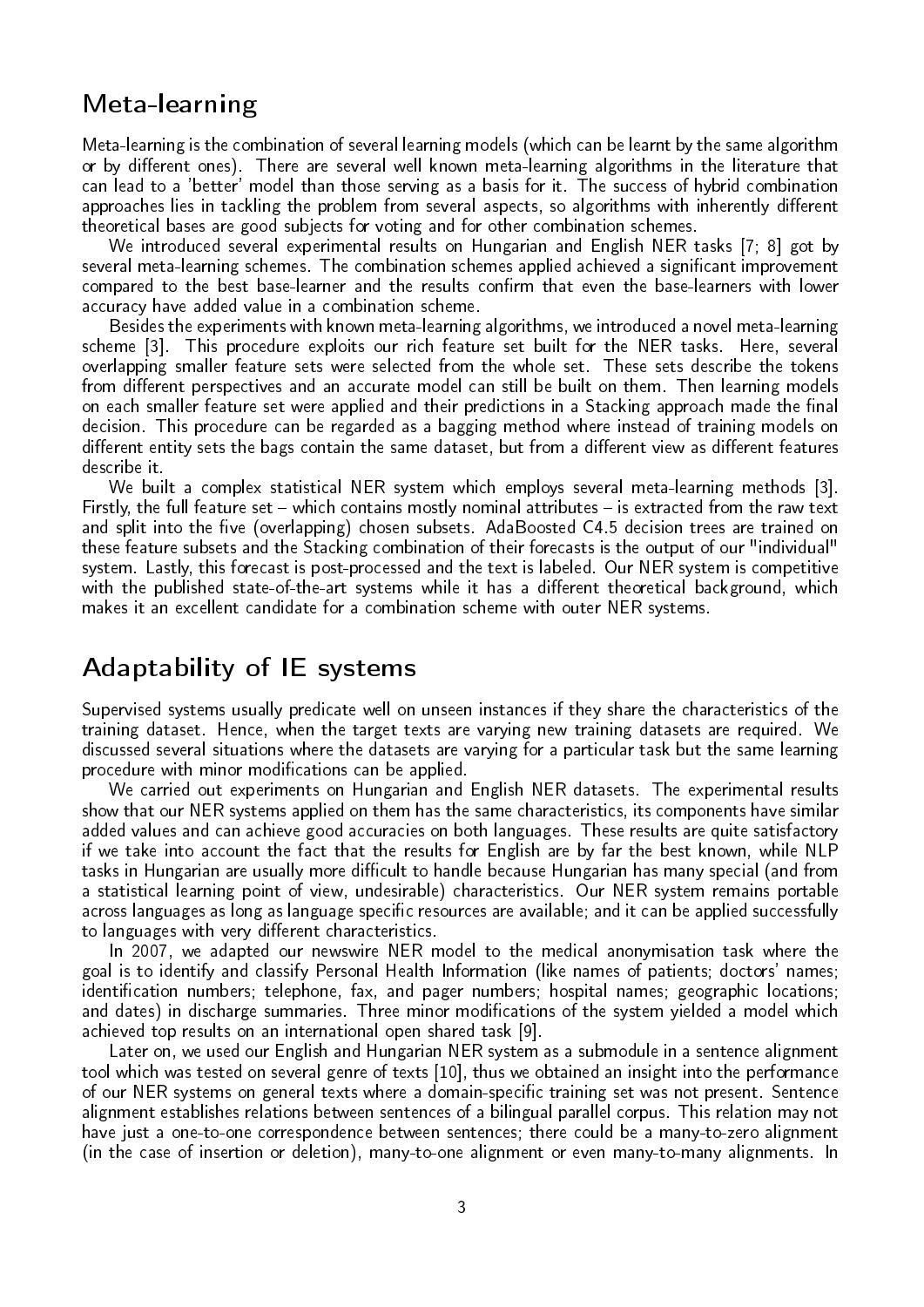general, words which are written with a capital letter is not a good anchor. Hence we suggest modifying the base cost of a sentence alignment with the help of NER instead of a bilingual dictionary of anchor words or the number of capital letters in the sentences. This leads to a text-genre independent anchor method that does not require any anchor filtering at all.

As a preliminary step towards automatic domain adaptation, we statistically investigated the differences among domains, focusing on the IE tasks of negation and uncertainty assertions. These tasks are essential in most IE applications where, in general, the intention is to derive factual knowledge from textual data. Take, for example, the clinical coding of medical reports, where the coding of a negative or uncertain disease diagnosis may result in an over-coding financial penalty. To aid the development of uncertainty and negation detection systems we built the BioScope corpus [11]. The corpus consists of three parts, namely medical free texts, biological full papers and biological scientific abstracts; and it contains annotations at the token-level for negative and speculative keywords and at the sentence-level for their linguistic scope. The statistical figures of the subcorpora tell us that the same tasks on slightly different domains (clinical records, full biological papers and biological abstracts) or very similar tasks on the same domain (hedge and negation detection) can have quite different characteristics, thus the adaptation procedure here is not straightforward.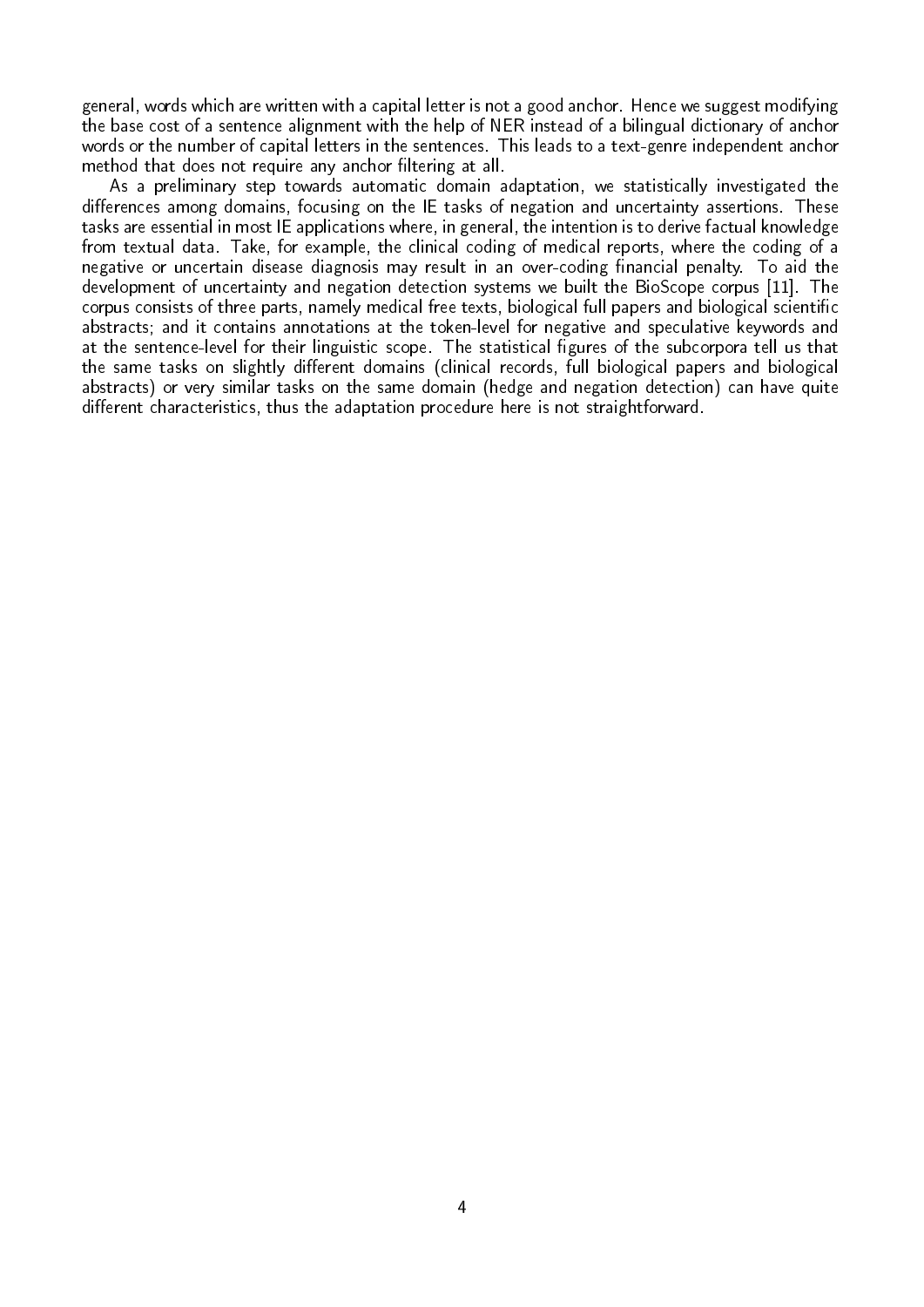## Part II - Exploitation of external knowledge in Information Extraction tasks

As we discussed in Part I, supervised methods require a training corpus - with an appropriate size  $f$  for every task (the difference among tasks can be just marginal). In Part II of the thesis, we investigate several approaches to exploit knowledge outside the training data, thus decreasing the required amount of training data to a minimum level.

#### Using the WWW as unlabeled corpus

The most widely used external resources in a Machine Learning task are unlabeled instances. The way of training a model by using unlabeled data, together with labeled data is called semi-supervised learning. Here the goal is to utilise the unlabeled data during the training on labeled ones.

The special nature of NLP problems requires special semi-supervised techniques. There are two key points among these special characteristics. First, complex statistics can be simply gathered from unlabeled texts owing to the sequential structure of languages. Such statistics can be word and character bi-, trigrams, token or phrase frequencies and models of language in a wider sense (not just the usual  $P(w_t|w_{t-1})$  distribution). This kind of information can be incorporated into the feature space for each Machine Learning process.

Another unique characteristic of NLP applications is that they can utilise the World Wide Web (WWW). The WWW can be viewed as an almost limitless collection of unlabeled data. Moreover it can bring some dynamism to applications, as online data changes and rapidly expands with time, a system can remain up-to-date and extend its knowledge without the need for fine tuning, or any human intervention. We introduced our NER refinement and lemmatisation approaches which exploits the largest unlabeled corpus of the world, the WWW.

During an analysis of the errors made by our NER system, we discovered that a significant proportion of errors came from the machine's lack of access to human common knowledge. If it possed such knowledge the system could not make errors like tagging the phrase *'In New York'* or give a location label to 'Real Madrid'. We introduced WWW-based post processing techniques in order to refine the labeling of our NER model:

- we looked for the most frequent roles in which the NEs are used for and overwrite the original class of the NE in special cases,
- we extended the boundaries of an NE phrase if the such a decision was made based on the WWW-frequencies of the original phrase and the possibly extended form,
- we separated long NE phrases if they are thought to be distinct, consecutive NEs based on WWW-frequencies.

After recognising NEs in texts, finding their lemmas (and inflectional affixes) can be useful for several reasons: the proper name can be stored in a normalised form (e.g. for indexing) and it may prove to be easier to classify a proper name in the corresponding NE category using its lemma than the affixed form. The lemmatisation of common nouns can be made simply by relying on a good dictionary of lemmas [12]. The problem of proper name lemmatisation is more complicated since NEs cannot be listed exhaustively, unlike common nouns, due to their diversity and increasing number. Lots of suffixes can be added to the noun phrases in Hungarian (e.g. Invitelben, where Invitel is the lemma and -ben means 'in' or Pannon, with -on meaning 'on'), and they can bear the plural or genitive marker -s or 's in English (e.g. *Toyotas*). What is more, there are NEs that end in an apparent suffix (such as Adidas, McDonald's or Philips), but this pseudo-suffix belongs to the lemma of the NE and should not to be removed.

In order to be able to select the appropriate lemma for each problematic NE, we applied the following strategy. In step-by-step fashion, each ending that seems to be a possible suffix is cut off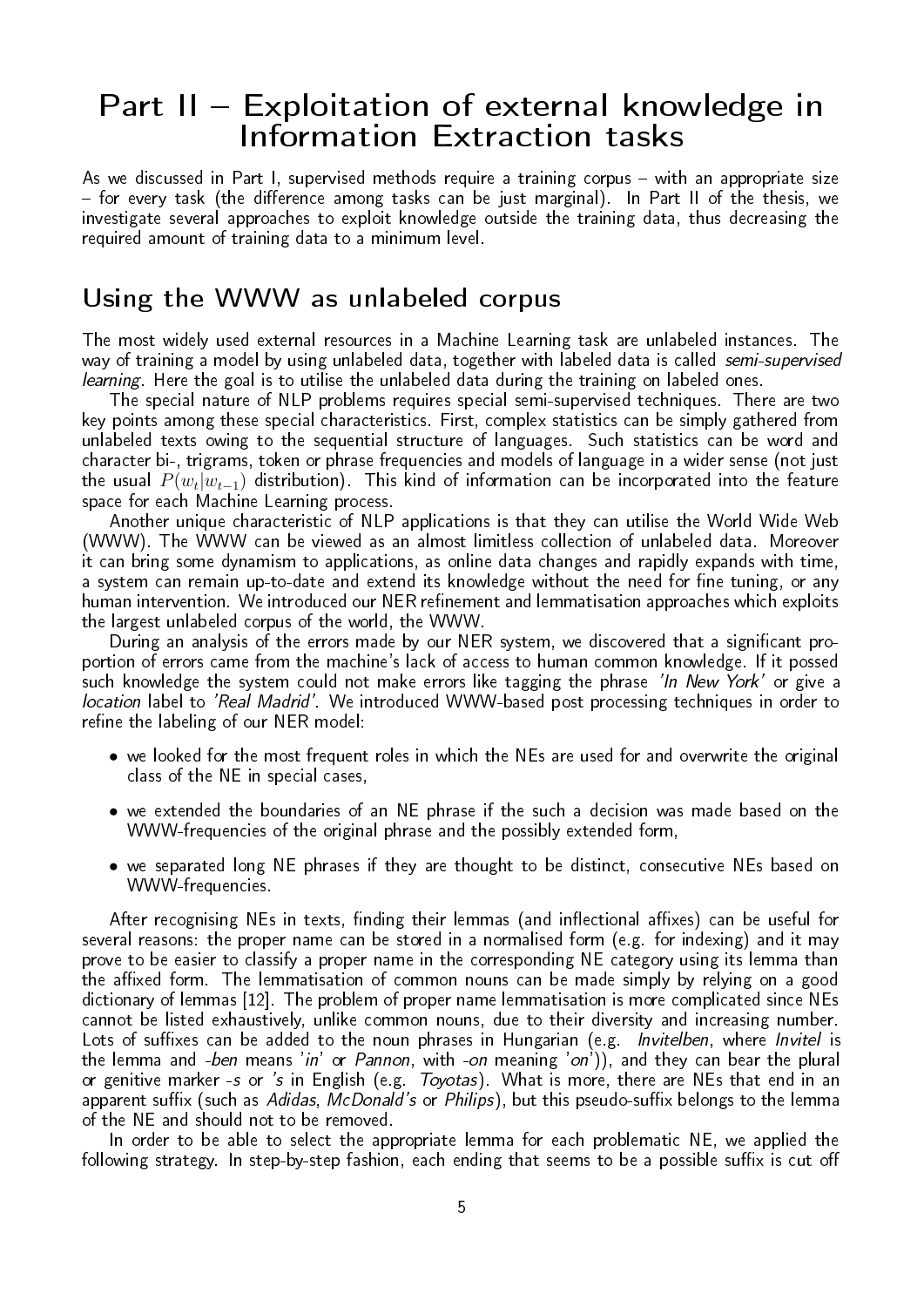the NE. Our key hypothesis is that the frequency of the lemma-candidates on the WWW is high or at least the ratio of the full form and lemma-candidate frequencies is relatively high - with an appropriate lemma and low in incorrect cases.

#### Integrating expert systems into Machine Learning models

Apart from unlabeled texts, existing expert decision systems, manually built taxonomies or written descriptions can hold useful information about the Information Extraction task in question. A nice example for this is clinical IE where the knowledge of thousands years has been gathered into medical lexicons. On the other hand hospitals and clinics usually store a considerable amount of information (patient data) as free text, hence NLP systems have a great potential in aiding clinical research due to their capability to process large document repositories both cost and time efficiently. We introduced several ways of integrating the medical lexical knowledge into Machine Learning models – which were trained on free-text corpora – through two clinical IE applications, namely *ICD coding* and obesity detection.

The assignment of International Classification of Diseases, 9th Revision, Clinical Modification (ICD-9-CM) codes serves as a justication for carrying out a certain procedure. This means that the reimbursement process by insurance companies is based on the labels that are assigned to each report after the patient's clinical treatment. The approximate cost of ICD-9-CM coding clinical records and correcting related errors is estimated to be about \$25 billion per year in the US [13]. The coding guidelines define the codes for each disease and symptom and also place restrictions on how and when certain codes can be applied.

We built an automated ICD coder and participated in the CMC shared task [9]. The system has several components; negation and assertion detection, term identification and multi-label classification. We presented three different methods for term identification (the key component), which utilised the advantages of both the expert rules extracted automatically from coding guides and the labeled data:

- Extended rule-based system: Since missing transliterations and synonyms can be captured through the false negative predictions of the system, we decided to build statistical models to learn to predict the false negatives of our ICD-9-CM coder. This way we expected to have the most characteristic phrases for each label among the top ranked features for a classifier model which predicted the false negatives of that label.
- Extended classification system: We can import the rule-based system into the classification model by incorporating its predictions into the feature space of the latter. We added all the codes predicted by the rule-based system to the Vector Space Model representation. Thus the statistical system can exploit the knowledge of both the coding guides and the regularities of the labeled data.
- Hybrid model: One of the most straightforward approaches for the combination in this multilabeling environment is to take the union of the labels predicted by the rule-based expert system and the Machine Learning model. In this setting we made predictions using the expert system and the classifier quite independently.

The CMC challenge itself was dominated by entirely or partly rule-based systems that solved the coding task using a set of hand crafted expert rules. The feasibility of the construction of such systems for thousands of ICD codes is indeed questionable. Our results demonstrate that hand-crafted systems  $-$  which proved to be successful in ICD-9-CM coding  $-$  can be reproduced by replacing several laborious steps in their construction with statistical learning models [14].

Classifying patient records whether they have a certain disease is a similar task to ICD coding. The Obesity Challenge in 2008, organised by the Informatics for Integrating Biology and the Bedside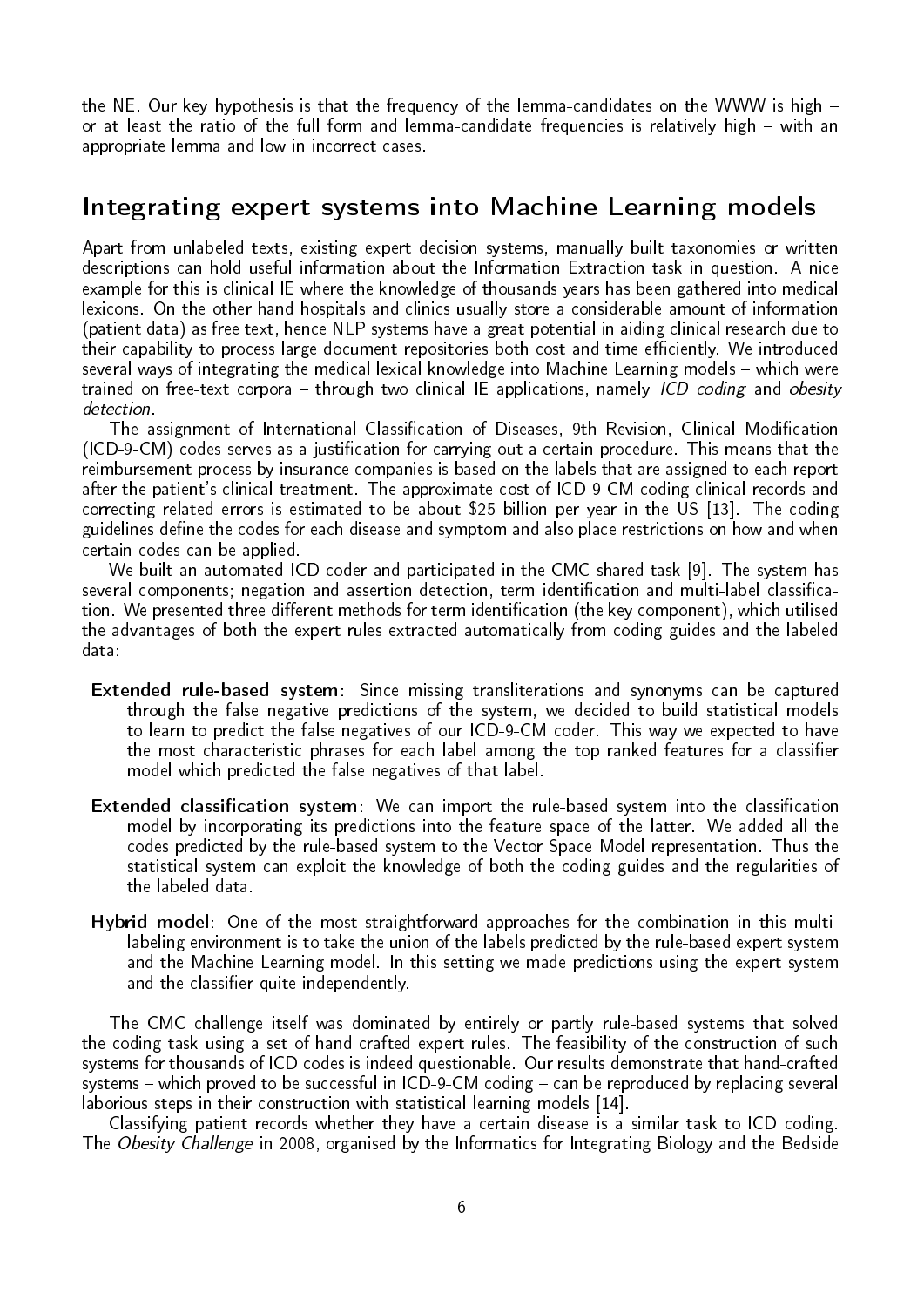$(12B2)^1$ , asked participants to construct systems that could correctly replicate the textual and intuitive judgments of the medical experts on obesity and its co-morbidities based on narrative patient records  $|15|$ 

Our textual classification approach focused on the rapid development of an extended dictionarylookup-based system, which also took into account the document structure and the context of disease terms for classification. To realise this, we used statistical methods to pre-select the most common (and most confident) terms and abbreviations then evaluated outlier documents to discover infrequent terms and spelling variants (data-driven approach) and extended the dictionaries by lists from the MedlinePlus encyclopedia<sup>2</sup> [16].

## Exploiting non-textual relations among documents

In an applied Information Extraction task the documents to be processed are usually not independent of each other. The relations among documents can be exploited in the IE task itself. We introduced two tasks where graphs are constructed and employed based on these relations. In the biological Gene Name Disambiguation task we utilised the co-authorship graph, while in the Opinion Mining task the response graph was built.

Biological articles provide a huge amount of information about genes, proteins and their behaviour under different conditions. The task of biological entity recognition is to identify and classify gene, protein, chemical names in biological articles [17]. Taken one step further, the goal of Gene Name Normalisation (GN) [18] is to assign a unique identifier to each gene name found in a text. One gene name can refer to different entities (for example,  $IL-21$  can refer to the genes with EntrezGeneID 27189, 50616 or 59067). Gene Symbol Disambiguation (GSD) [19] is a subtask of GN whose goal is to select the correct sense – the gene ID from a well-defined inventory – of a gene name according to its context.

Our main idea here was that an author habitually uses gene names consistently; that is, they employ a gene name to refer exclusively to one gene in their publications [20]. Generalising this hypothesis we may assume that the same holds true for the co-authors of the biologist in question. But what is the situation for the co-authors of the co-authors? To answer this question - and utilise the information obtained from co-authorship in the GSD problem - we decided to use the so-called co-author graph [21]. Several ways of obtaining information from co-authorship along with textual information were utilised and introduced for solving the GSD task.

We exploited graphical information for an *Opinion Mining* (OM) task [22] as well. OM seeks to extract opinions and polarity about a certain topic from unstructured texts. This task has been attracting increasing academic interest in NLP for over a decade. This phenomenon is due to the fact that people nowadays are more likely to share their emotions and opinions toward various topics. From these rich sources of opinions valuable information can be extracted, which can help, for instance, political parties to design their campaign programme or companies to get feedback about their products based on opinions expressed on the internet.

Here our hypothesis was that people representing different views in the debate would comment more frequently on each other's posts compared to others. Thus, we composed a weighted, directed graph, in which each node is mapped to a person and the weight of an edge(A, B) corresponds to the number of person B's replies towards person A. We obtained this information from the HTML structure of the pages, but it is worth mentioning that not everyone indicated whether they were replying to another post and some people did not use this feature correctly. In our final system we combined the results of two Machine Learning methods in our system. One of them was based on the traditional Vector Space Model while the other one was trained on data derived from the socalled interaction or *response graph*. Empirical results are presented on classifying the member of a Hungarian forum based on their opinions about a topic of the forum.

 $1$ www.i2b2.org/NLP/

<sup>2</sup>http://www.nlm.nih.gov/medlineplus/encyclopedia.html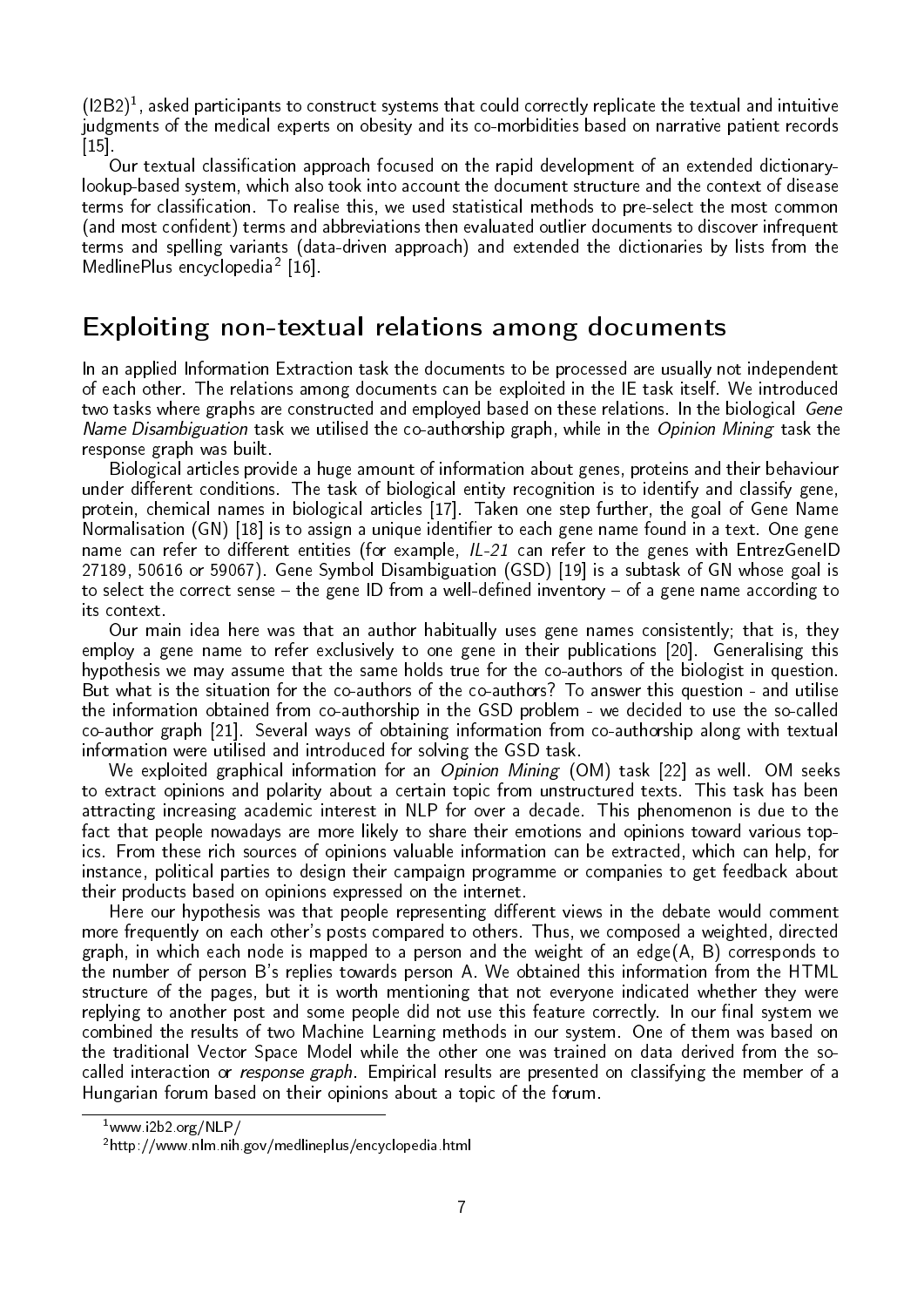# Summary by chapters

Here we summarise our findings for each chapter of the thesis and provide the relation of each paper referred to in the thesis and the results described in different chapters in a table.

- Part I Supervised learning for Information Extraction tasks
	- Chapter 3: Supervised models for Information Extraction

For NER in Hungarian the author participated in the creation of the first Hungarian NE reference corpus [7], which allowed researchers to investigate statistical approaches. Together with his colleagues, the author constructed a Machine Learning-based NER system [2] and a metonymy resolution system (GYDER) [4]. Our classification systems achieved results on international reference datasets which were competitive with other state-of-the-art NER taggers. The construction of the SzegedNE corpus was an inseparable contribution of the authors of [7].

The major contribution of the author here is an experimental comparison of the tokenbased versus sequential approaches, and several classification algorithms. He gave several suggestions about which algorithm should be used in a given learning environment as well. The author argues that IE tasks share the same common characteristics and NER (along with metonymy resolution) can be regarded as a prototype task, so the conclusions drawn from it can be generalised to other tasks. When turning to the issue of making a comparison several points arise:

- ∗ The huge amount of discrete features in Information Extraction tasks imply the use of decision trees or generative models.
- ∗ The decision tree has the most favourable time complexity.
- ∗ Only the output of the decision tree is directly interpretable by users.
- ∗ The generative probabilistic models like Logistic Regression and CRF output a probability distribution on the class labels which could be a confidence measure for an application.

Overall, we recommend using decision trees in the development phase (experiments) of an application because of its training time, ease of interpretability and use of generative models (Logistic Regression in classification and CRF in sequence labeling tasks) in the final versions.

#### Chapter 4: Combinations of learning models

The author presented experiments on combination schemes of different Machine Learning algorithms. The building and testing of less frequently applied algorithms is always worth doing, since they can have a positive effect when combined with popular models. The author empirically verified this statement in the Hungarian and English NER tasks, applying Stacking [2][3], Boosting [3] and co-training [23]. He presented a novel combination approach, called Feature set split and recombination [3], which exploits the rich feature set.

These combination schemes play a key role in the construction of the complex NER system by the author with his colleagues. This NER system is competitive with the published state-of-the-art systems (an F-measure of 89.2% and 94.77% for English and for Hungar $ian, respectively)$ . It has a different theoretical background compared to the widely used sequential ones, which makes it an excellent candidate for a combination scheme with external NER systems. The main result here can summarised as follows. Simple combination schemes are worth employing because they usually bring about a significant accuracy improvement. Moreover, the scores are usually better than those achieved by employing more sophisticated but time-consuming stand-alone learning algorithms.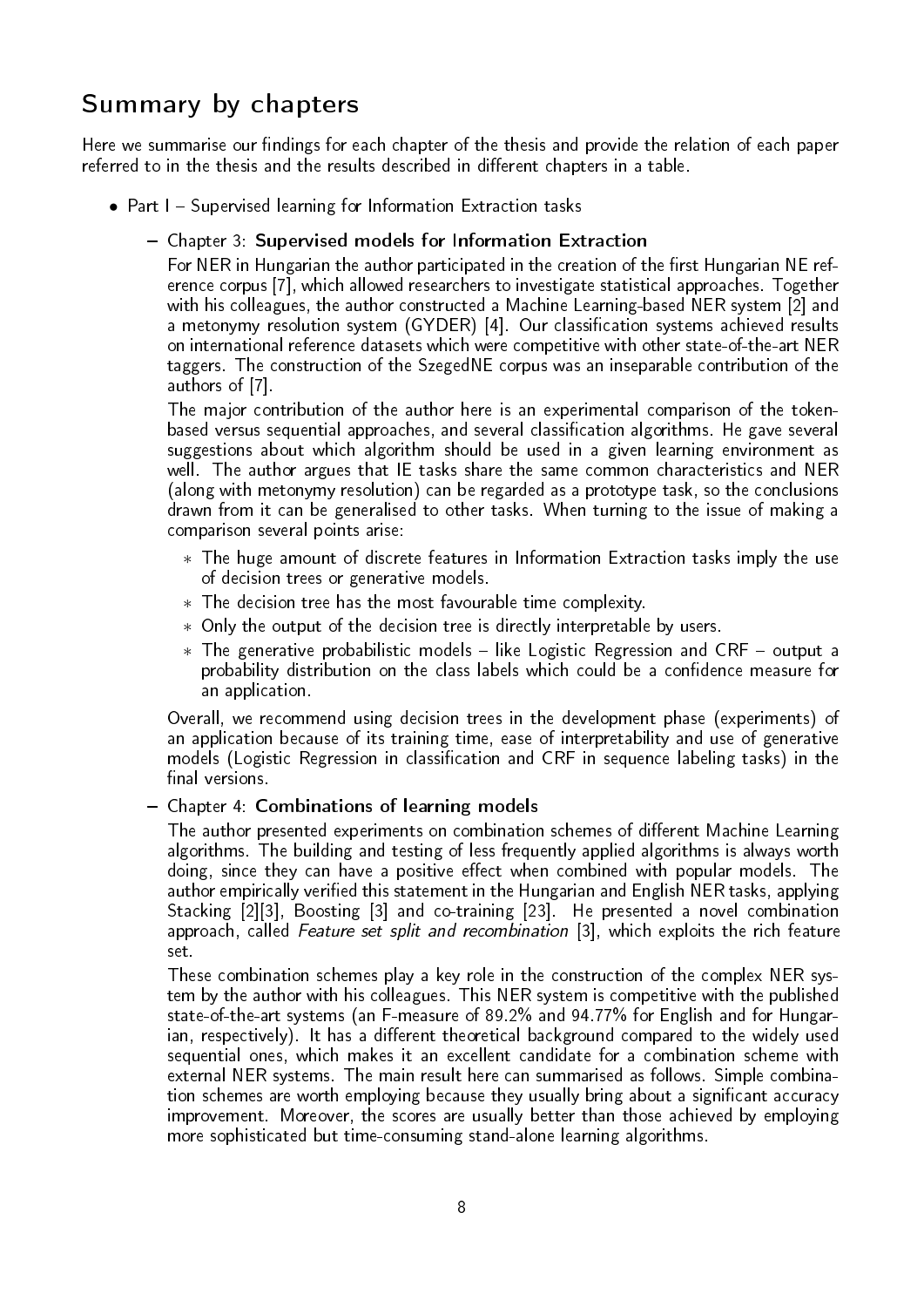#### - Chapter 5: On the adaptability of IE systems

Together with his colleagues, the author participated in the 2006 I2B2 shared task challenge on medical record de-identification [5] with a (domain-)adapted version of the pre-existing NER system. The major steps of the adaptation, and results achieved (as a whole) are the joint contribution of the co-authors. As our results clearly show, the system we obtained via the domain adaptation of our newswire NER model is competitive with other approaches and achieved the best scores in phrase-level evaluation among the systems submitted to the challenge, without any statistically significant difference in performance from the other top-performing system.

In [10] the author's contribution is the general idea of using NER in sentence alignment systems, while the other general concepts of sentence segmentation and alignment were actually carried out by the co-authors. In [11] the author performed several inter-domain statistical investigations on the BioScope subcorpora.

The key results here might seem a bit strange at a first glance and can be summarised as follows. In the middle application layer of IE systems like  $NER -$  where the deep languagespecific facts (like morphological and POS codes) are encoded into features - the statistical systems work language independently, while changing the domain in a certain language requires much more effort to achieve the satisfactory level of performance.

#### • Part  $II$  – Exploitation of external knowledge in Information Extraction tasks

#### Chapter 6: Using the WWW as the unlabeled corpus

The author with his colleagues developed WWW-based NER post-processing heuristics and experimentally investigated them on general reference NE corpora [24]. They constructed several corpora for the English and Hungarian NE lemmatisation and separation tasks. The NE lemmatisation task is important for textual data indexing systems, for instance, and is of great importance for agglutinative languages like Finno-Ugric and Slavic languages. Based on these constructed corpora machine learnt decision rules were introduced [25]. These solutions are based on the assumption that, even though the World Wide Web contains a good deal of useless and incorrect information, for our simple features the frequency of correct language usage dominates misspellings and other sorts of noise.

The author's own contributions in the Web-based solutions are the most frequent role and phrase extension approaches in [24]. The feature engineering tasks and most of the Machine Learning experiments of [25] were carried out by the author.

#### - Chapter 7: Integrating expert systems into Machine Learning models

The author with his co-authors developed solutions for clinical IE tasks [14; 16] that integrate Machine Learning approaches and external knowledge sources. They exploited the advantages of expert systems and statistical models. Expert systems are able to handle rare labels effectively. Statistical systems on the other hand require labeled samples to incorporate medical terms into their learnt hypothesis and are thus prone to corpus eccentricities and usually discard infrequent transliterations, rarely used medical terms or other linguistic structures.

Overall, we think that our results demonstrate the real-life feasibility of our proposed approach and that even systems with a shallow linguistic analysis can achieve remarkable accuracy scores for information extraction from clinical records.

Each statistical system along with the above-mentioned integration methods developed for the two tasks [14; 16] were the author's own contributions.

#### Chapter 8: Exploiting non-textual relations among documents

The author examined the utility of graphs based on relations among documents in Information Extraction systems. He experimentally demonstrated the utility of co-authorship analysis for the GSD task [20] and achieved an outstanding accuracy (97.22% precision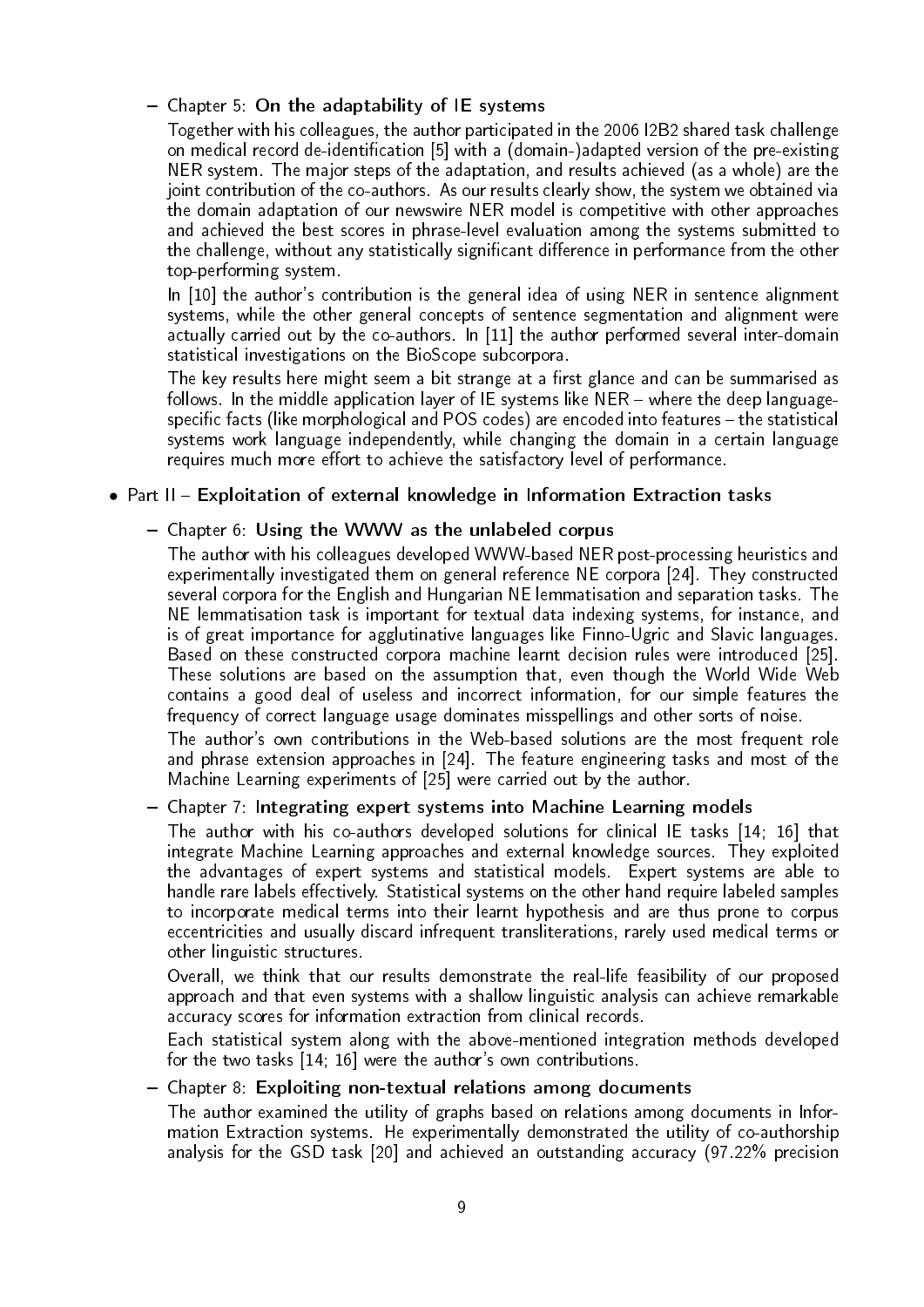at 100% recall). His hypothesis was that a biologist refers to exactly one gene by a fixed gene alias, and in experiments we found evidence for this.

The author with his colleagues developed an Opinion Mining system which uses the information gathered from texts along with the response graph [26]. For this task the first corpus dedicated to Opinion Mining in Hungarian was constructed and results close to the inter-annotator agreement rate were achieved.

All the contributions described in [20] are independent results of the author. In [26], the author's contribution is the idea and general concept of using the response graph for Opinion Mining.

|               |      |                               | Chapter |   |   |   |   |   |
|---------------|------|-------------------------------|---------|---|---|---|---|---|
|               |      |                               | 3       | 4 | 5 | 6 | 7 | 8 |
| <b>ACTA</b>   | 2006 | [2]                           |         |   |   |   |   |   |
| LREC          | 2006 | [7]                           |         |   |   |   |   |   |
| SEMEVAL       | 2007 | [4]                           |         |   |   |   |   |   |
| DS            | 2006 | [3]                           |         |   |   |   |   |   |
| JAMIA         | 2007 | [5]                           |         |   |   |   |   |   |
| <b>BIONLP</b> | 2008 | $\left\lceil 11 \right\rceil$ |         |   |   |   |   |   |
| <b>ICDM</b>   | 2007 | $\left[ 24\right]$            |         |   |   |   |   |   |
| <b>TSD</b>    | 2008 | $\left  25\right $            |         |   |   |   |   |   |
| <b>BMC</b>    | 2007 | $\lceil 14 \rceil$            |         |   |   |   |   |   |
| <b>JAMIA</b>  | 2009 | [16]                          |         |   |   |   |   |   |
| <b>BMC</b>    | 2008 | [20]                          |         |   |   |   |   |   |
| DMIIP         | 2008 | [26]                          |         |   |   |   |   |   |

Table 1: The relation between the thesis topics and the corresponding publications.

### Summary by papers

Table 1 summarises the relationship among the thesis chapters and the more important<sup>3</sup> referred publications of the author. Here we list the most important results in each paper that are regarded as the author's own contributions. We should mention here that system performance scores (i.e. the overall results) are always counted as a shared contribution and not listed here, as several authors participated in the development of the systems described in the cited papers. The only exceptions are [20], which describes only the author's own results and [7] as all the results described in this paper are counted as shared contributions of the authors. For [4], the author made only marginal contributions.

- ACTA 2006 [2]
	- Comparison of supervised learners.
	- $-$  Stacking approach.
- SEMEVAL 2007 [4]
	- Comparative analysis of C4.5 and Logistic Regression.

 $3$  For a full list of publications, please visit http://www.inf.u-szeged.hu/~rfarkas/publications.html.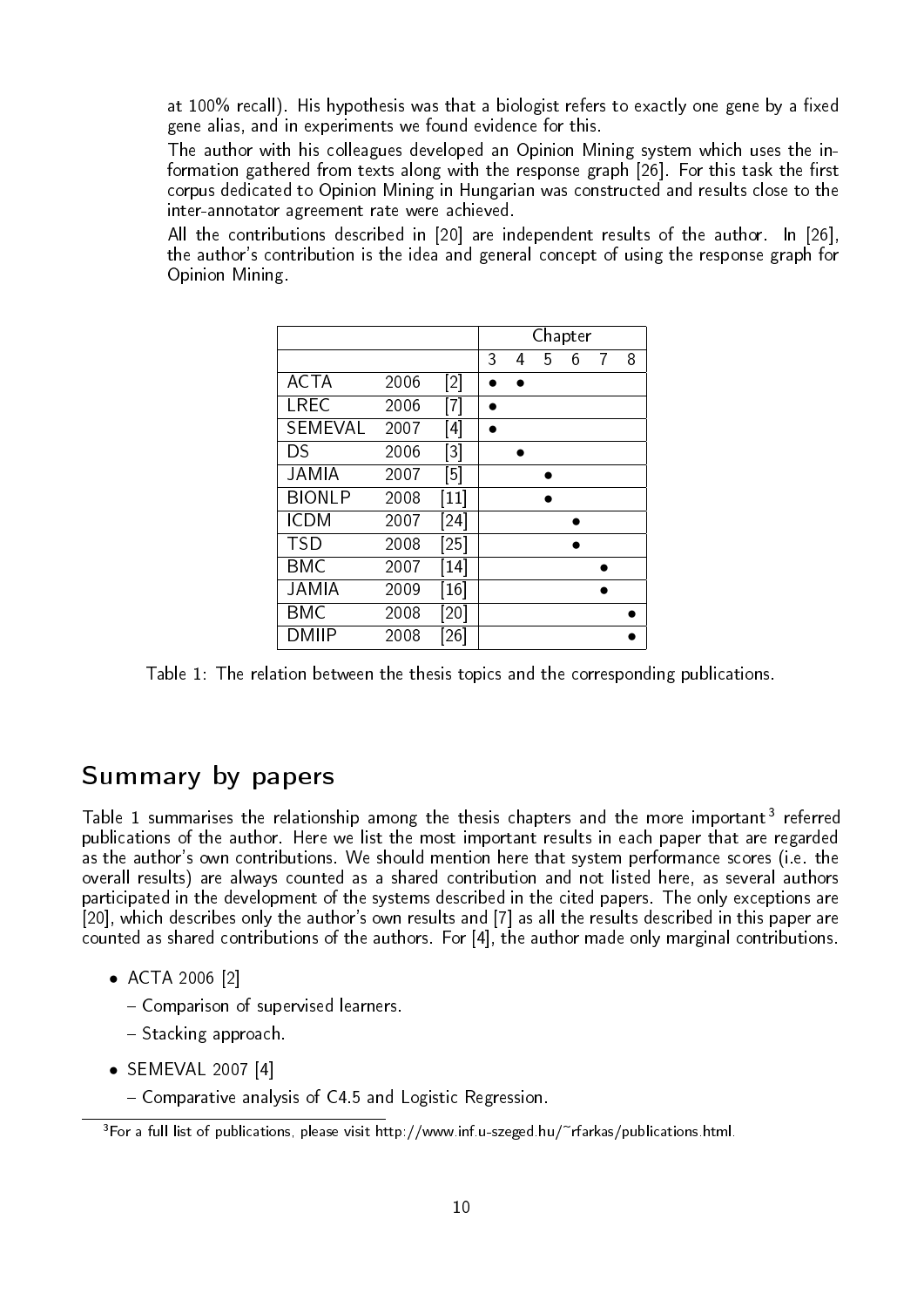- DS 2006 [3]
	- The architecture of the complex NER model.
	- The feature set split and recombination method.
	- Boosting experiments.
	- Post-processing rules.
- JAMIA 2007 [5]
	- Trigger-based bagging method.
	- The standardisation phase.
- BIONLP 2008 [11]

 $-$  Statistical investigations for differences between the medical and biological domains.

- ICDM 2007 [24]
	- Using web frequencies for phrase boundary extension.
	- The most frequent rule heuristic.
- TSD 2008 [25]
	- Feature set construction and transformations for NE lemmatisation and separation.
	- All of the Machine Learning experiments.
- BMC 2007 [14]
	- Combination strategies for expert rules and Machine Learning methods.
	- Negation and speculation-based language pre-processing.
	- Multi-label classification approaches.
	- All of the data-driven experiments.
- JAMIA 2009 [16]
	- $-$  Statistical methods for term identification.
	- Statistical methods for context detection.
- DMIIP 2008 [26]
	- The general idea of using response graphs for Opinion Mining.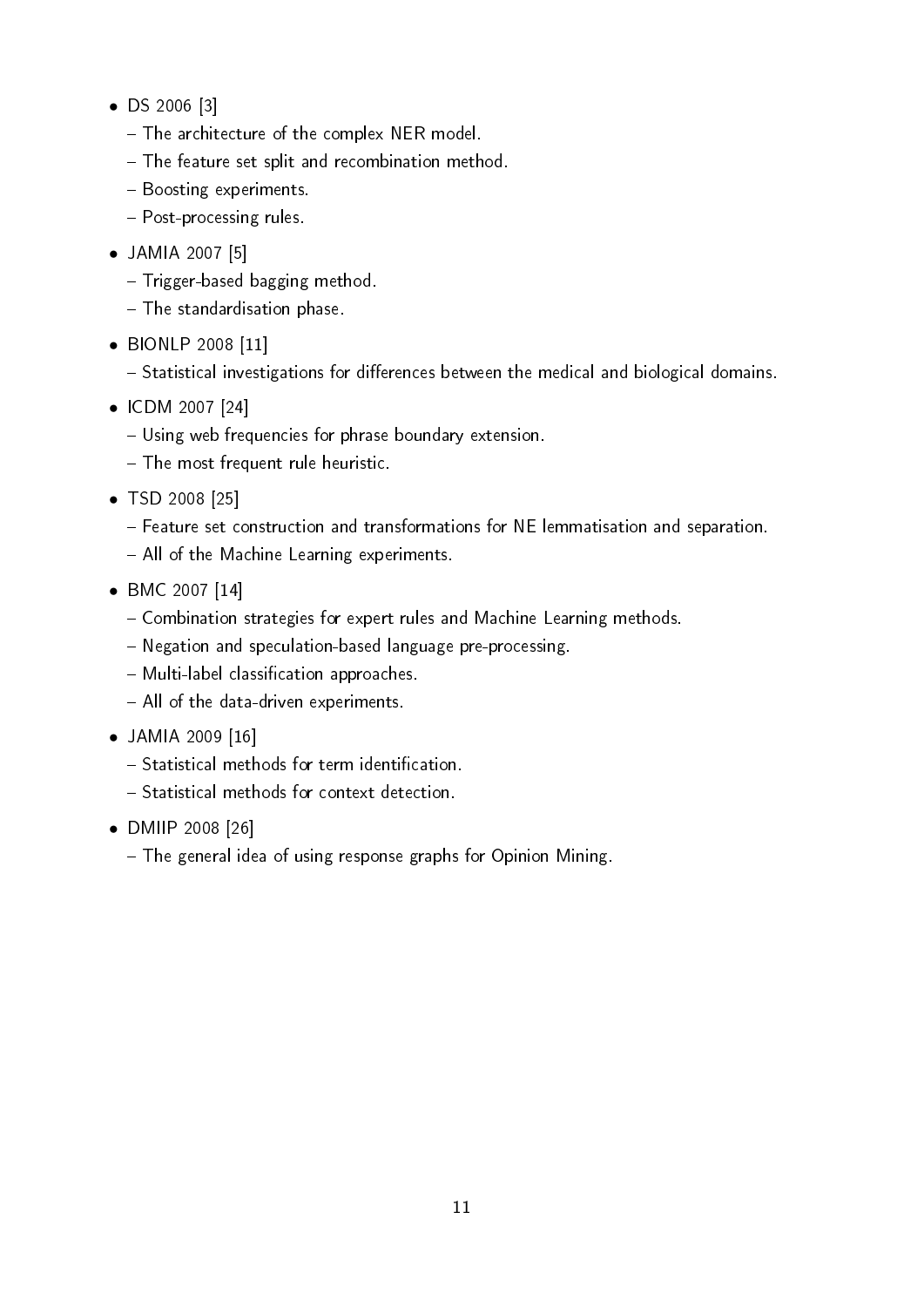## References

- [1] Wolpert DH, Waters R: The relationship between PAC, the statistical physics framework, the Bayesian framework, and the VC framework. Tech. rep., The Santa Fe Institute 1994.
- [2] Farkas R, Szarvas Gy, Kocsor A: Named entity recognition for Hungarian using various machine learning algorithms. Acta Cybernetica  $2006$ ,  $17(3)$ :633-646.
- [3] Szarvas Gy, Farkas R, Kocsor A: A Multilingual Named Entity Recognition System Using Boosting and C4.5 Decision Tree Learning Algorithms. DS2006, LNAI 2006, 4265:267-278.
- [4] Farkas R, Simon E, Szarvas Gy, Varga D: GYDER: Maxent Metonymy Resolution. In Proceedings of the Fourth International Workshop on Semantic Evaluations (SemEval-2007), Prague, Czech Republic: Association for Computational Linguistics 2007:161-164, [http://www. aclweb.org/anthology/W/W07/W07-2033].
- [5] Szarvas Gy, Farkas R, Busa-Fekete R: State-of-the-art anonymisation of medical records using an iterative machine learning framework. Journal of the American Medical Informatics Association 2007,  $14(5)$ :574-580, [http://www.jamia.org/cgi/content/abstract/M2441v1].
- [6] Markert K, Nissim M, Lw BPE: Metonymy resolution as a classification task. In Proceed $ings of EMNLP 2002:204-213.$
- [7] Szarvas Gy, Farkas R, Felföldi L, Kocsor A, Csirik J: A highly accurate Named Entity corpus for Hungarian. In Proceedings of International Conference on Language Resources and Evaluation 2006.
- [8] Sang TK, F E, De Meulder F: Introduction to the CoNLL-2003 Shared Task: Language-Independent Named Entity Recognition. In Proceedings of CoNLL-2003. Edited by Daelemans W, Osborne M, Edmonton, Canada 2003:142-147.
- [9] Pestian JP, Brew C, Matykiewicz P, Hovermale D, Johnson N, Cohen KB, Duch W: A shared task involving multi-label classification of clinical free text. In Biological, translational, and clinical language processing, Prague, Czech Republic: Association for Computational Linguistics 2007:97-104,  $[http://www.aclweb.org/anthology/W/W07/W07-1013]$ .
- [10] Tóth K, Farkas R, Kocsor A: Sentence Alignment of Hungarian-English Parallel Corpora Using a Hybrid Algorithm. Acta Cybernetica 2008,  $18(3)$ : 463-478.
- [11] Szarvas Gy, Vincze V, Farkas R, Csirik J: The BioScope corpus: annotation for negation, uncertainty and their scope in biomedical texts. In Biological, translational, and clinical language processing (BioNLP Workshop of ACL), Columbus, Ohio, United States of America: Association for Computational Linguistics 2008.
- [12] Halácsy P, Trón V: Benefits of Resource-Based Stemming in Hungarian Information Retrieval. In *CLEF* 2006:99-106.
- [13] Lang D: Consultant Report Natural Language Processing in the Health Care Industry. PhD thesis, Cincinnati Children's Hospital Medical Center 2007.
- [14] Farkas R, Szarvas Gy: Automatic construction of rule-based ICD-9-CM coding systems. BMC Bioinformatics 2008, 9(3), [http://www.biomedcentral.com/1471-2105/9/S3/S10].
- [15] Uzuner O: Recognizing Obesity and Co-morbidities in Sparse Data. Journal of American Medical Informatics Association 2009.